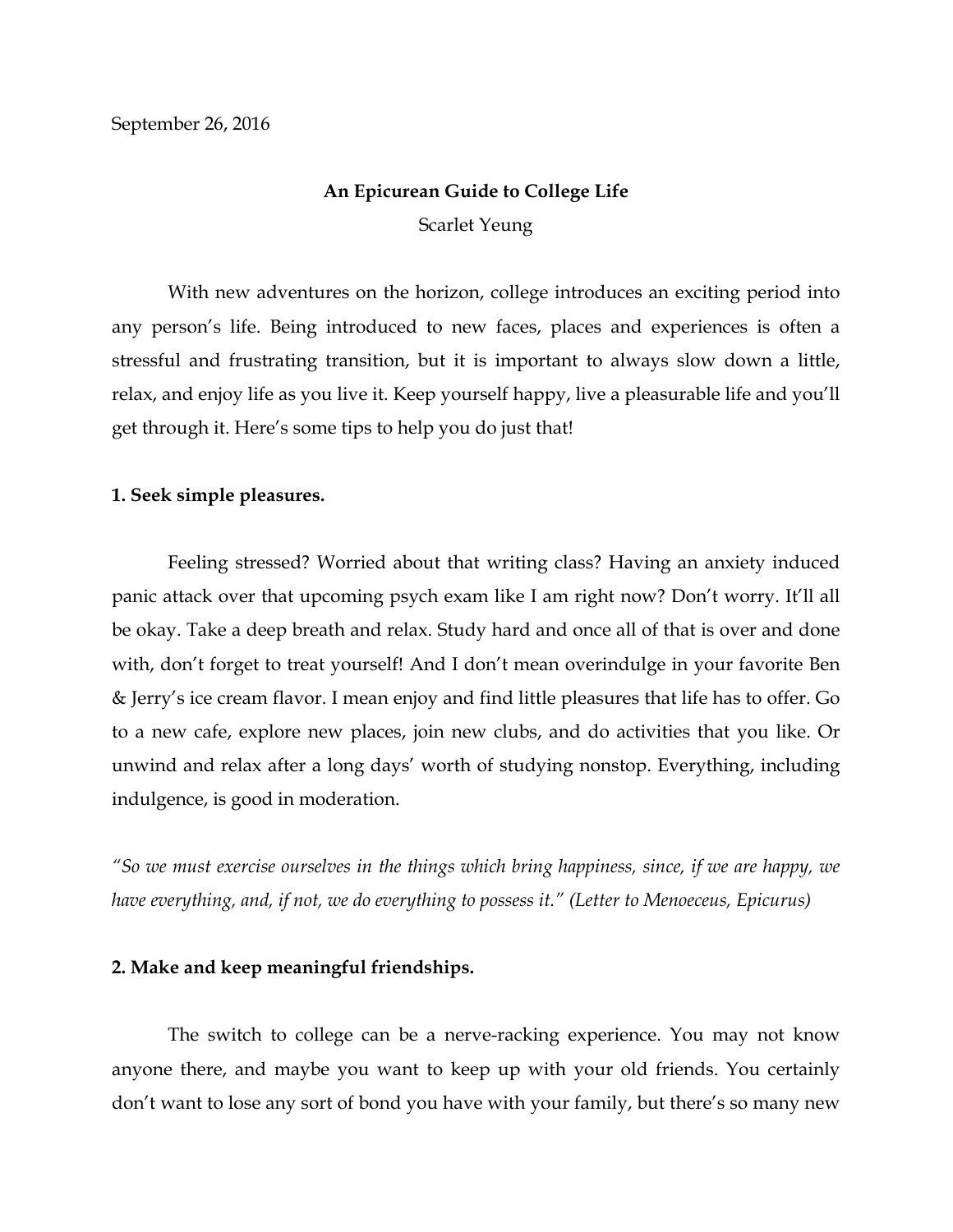people around you and you're trying to balance out your time with everyone on top of all your schoolwork. It's difficult to keep up with everyone, but it's entirely worth it. Friendship gives you love, care and support. You love and care for your friends and they love and care for you back, unconditionally. There is always going to be a challenge to overcome, not only in college but in life in general. Having a friend or someone who cares about you during these times might take the weight off your shoulders, as they won't let you go through them alone and will support you all the way.

Friendship is a key factor in helping you live a happy and successful life and in the end of the day, they will always be there for you as they make life beautiful and worth living.

*"Of all the things that wisdom acquires to ensure happiness throughout the whole of life, by far the most important is friendship." (The Principle Doctrines, Epicurus)*

So what can you do? Make sure the people you're leaving behind in college don't feel left behind. Assure them you still care deeply for them, try your best to do so, and never let them go. And as for new friends, don't be shy to speak up and say hi to someone new every once in a while. Not everyone is as scary as you think. If anything, they are probably in the same boat as you and are as nervous as you are.

#### **3. Forget what others think.**

*"We must free ourselves from the prison of everyday affairs and politics" (The Vatican Sayings, Epicurus)*

In college and in life, you will meet many people, some of them more judgmental than others. The important thing is to realize, however, that what they think doesn't really matter, and shouldn't matter to you. If you allow others thoughts and opinions of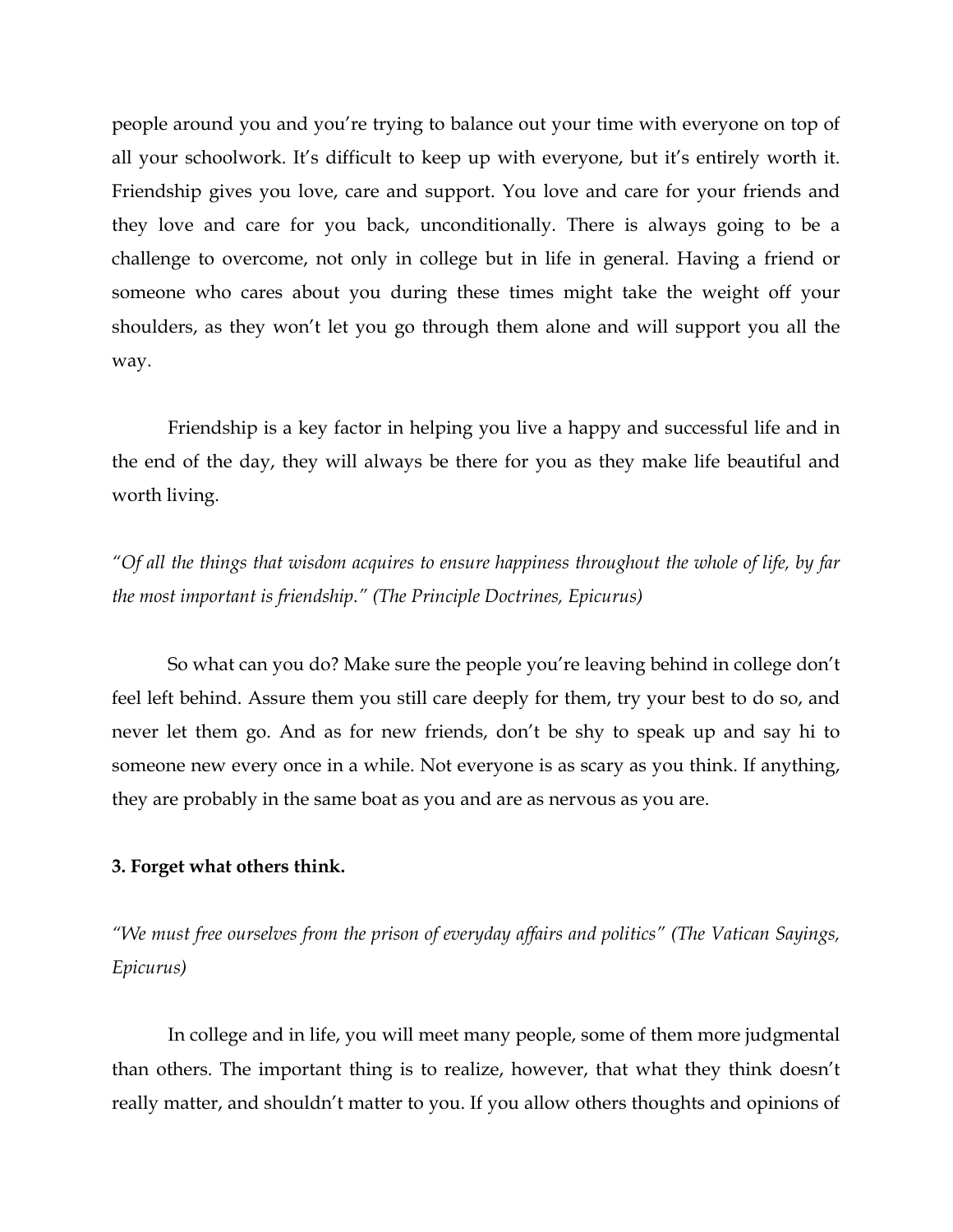you to rule your life, how will you ever truly be happy? You'll eventually realize what you did in the moment to please someone else may not have necessarily made you happy or be what you should've done. Why let someone else dictate what you want life to be?

Living a life of obscurity and free from public life, is the solution. By freeing yourself from everyday affairs, you will no longer live under constant scrutiny, depend on the judgment of others, and will finally be able to be yourself truly. You'll also spend less time involving yourself in other people's businesses. By doing this, you'll be able to focus more time on improving yourself and less time on Snapchat or Instagram.

You're in college to learn about what you love and make a better future for yourself. Don't let someone else change your idea of a happy life or change who you are.

## **4. Appreciate what you have.**

*"Don't spoil what you have by desiring what you don't have; but remember that what you now have was once among the things only hoped for." (The Vatican Sayings, Epicurus)* 

Fundamentally, appreciate the life you've been given. Far too often, people don't realize that the life they've been given is such a precious thing. Care for it and nurture it as you would anything or anyone you truly love and care for. Along with that, do not take for granted the things you receive throughout your years. Don't constantly go wishing for things that you don't have or you'll never be satisfied with the things that you do have.

*"Nothing is enough to someone for whom enough is little." (The Vatican Sayings, Epicurus)*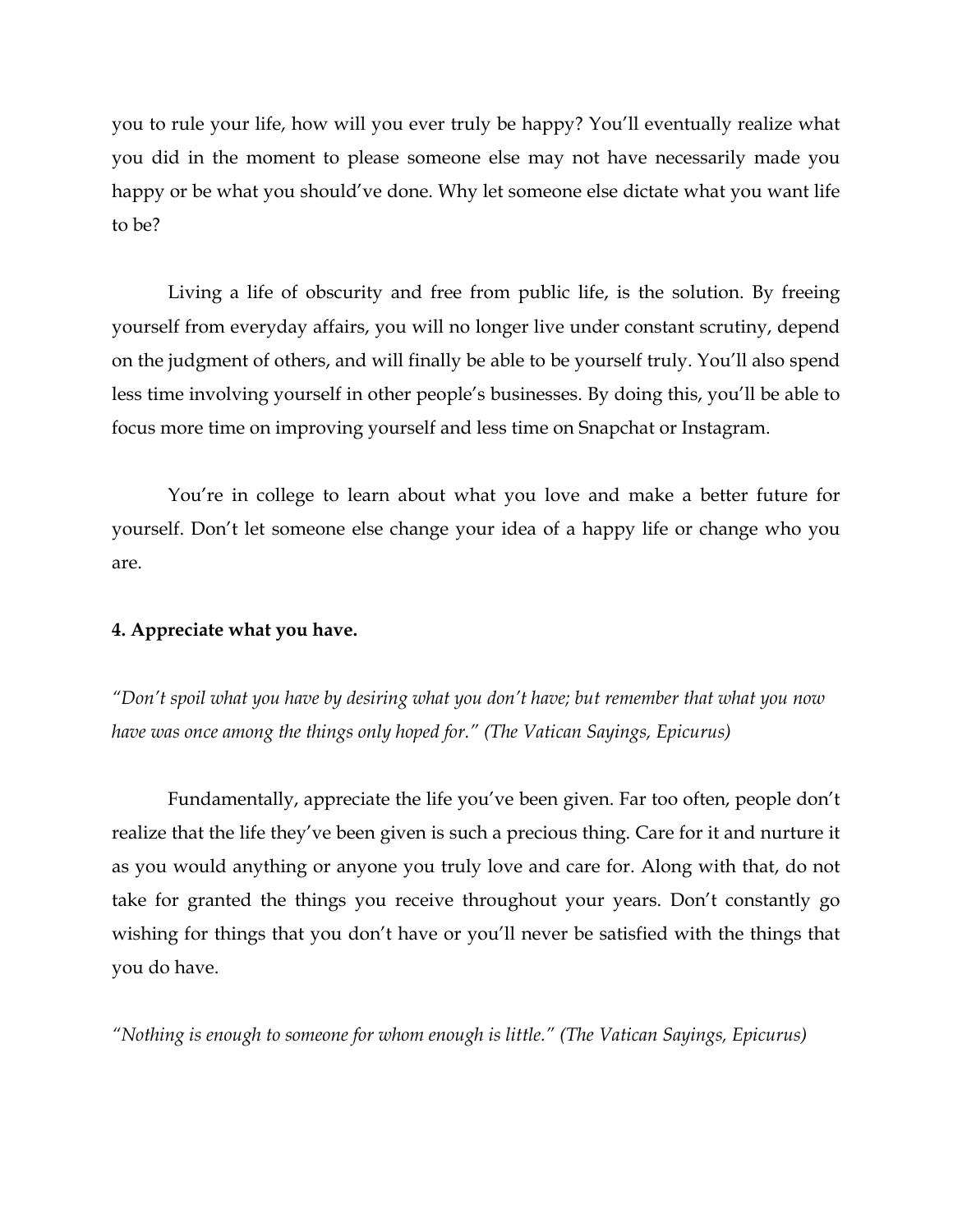In college, you've generally downscaled to a smaller room and have less things at your disposal at any given time. Though, many people don't even have the simplest of things that you might have access to here. Make use of every little thing you brought with you and don't be frustrated with the idea and longing for better things or a better dorm, just learn to be efficient and happy with what you've got. You can make it through, don't worry, there's always ramen noodles when you can't afford five star meals every night!

## **5. Practice good virtues.**

*"Therefore wisdom is a more precious thing even than philosophy; from it spring all the other virtues, for it teaches that we cannot live pleasantly without living wisely, honorably, and justly; not live wisely, honorable, and justly without living pleasantly." (Letter to Menoeceus, Epicurus)*

A good college experience, or an enjoyable life for that matter, cannot be made possible without living as virtuously as we can. A pleasant life and good character go hand in hand. Be wise about your actions and how they affect others. Wisdom is the greatest good of all because all other virtues stem from being wise.

There are so many opportunities in college to practice good virtues. You can do your part from volunteering on campus to off campus, to just helping out a friend. It may not seem to make that big of a difference at the time, but it is well worth it in the end.

Strive to be the best person you can be. It is not only good for you, but for the people around you as well. Creating a good and friendly environment starts with you,